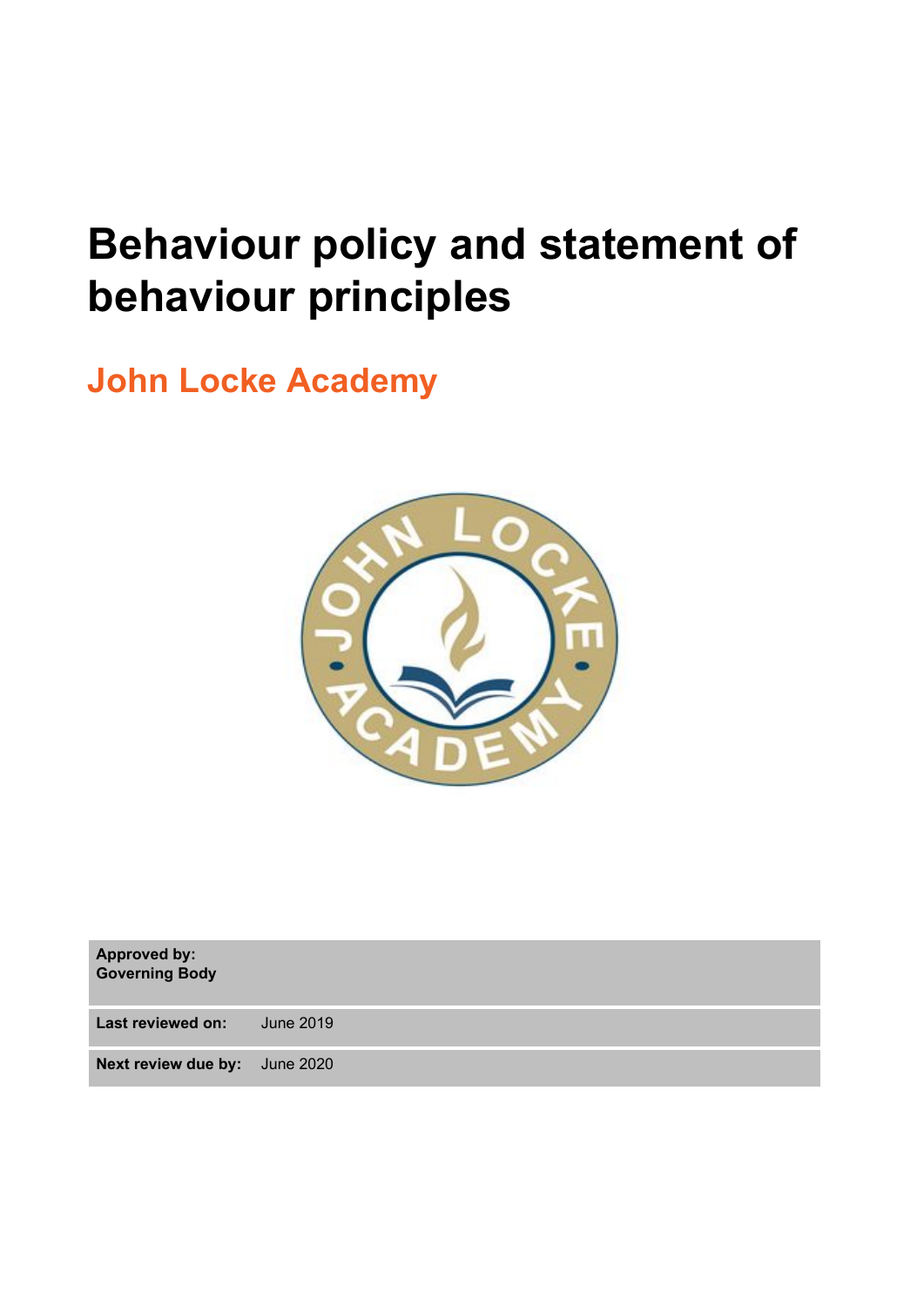### **Contents**

- 1. Aims 3
- 2. Legislation and statutory requirements [3](#page-2-0)
- 3. Definitions [4](#page-2-1)
- 4. Bullying [5](#page-3-0)
- 5. Roles and responsibilities 6
- 6. Pupil code of conduct 6
- 7. Rewards and sanctions 6
- [8](#page-7-0). Behaviour management 8
- 9. Pupil transition 10
- 10. Training 10
- 11. Monitoring arrangements 10
- 12. Links with other policies 10

Appendix [1](#page-9-0): written statement of behaviour principles 11

Appendix 2: sanctions and when they are applied at JLA 11

Appendix 3: lunchtime procedures 14

Appendix 4: letters to parents about pupil behaviour – templates 15

**…………………………………………………………………………………………………………………………….**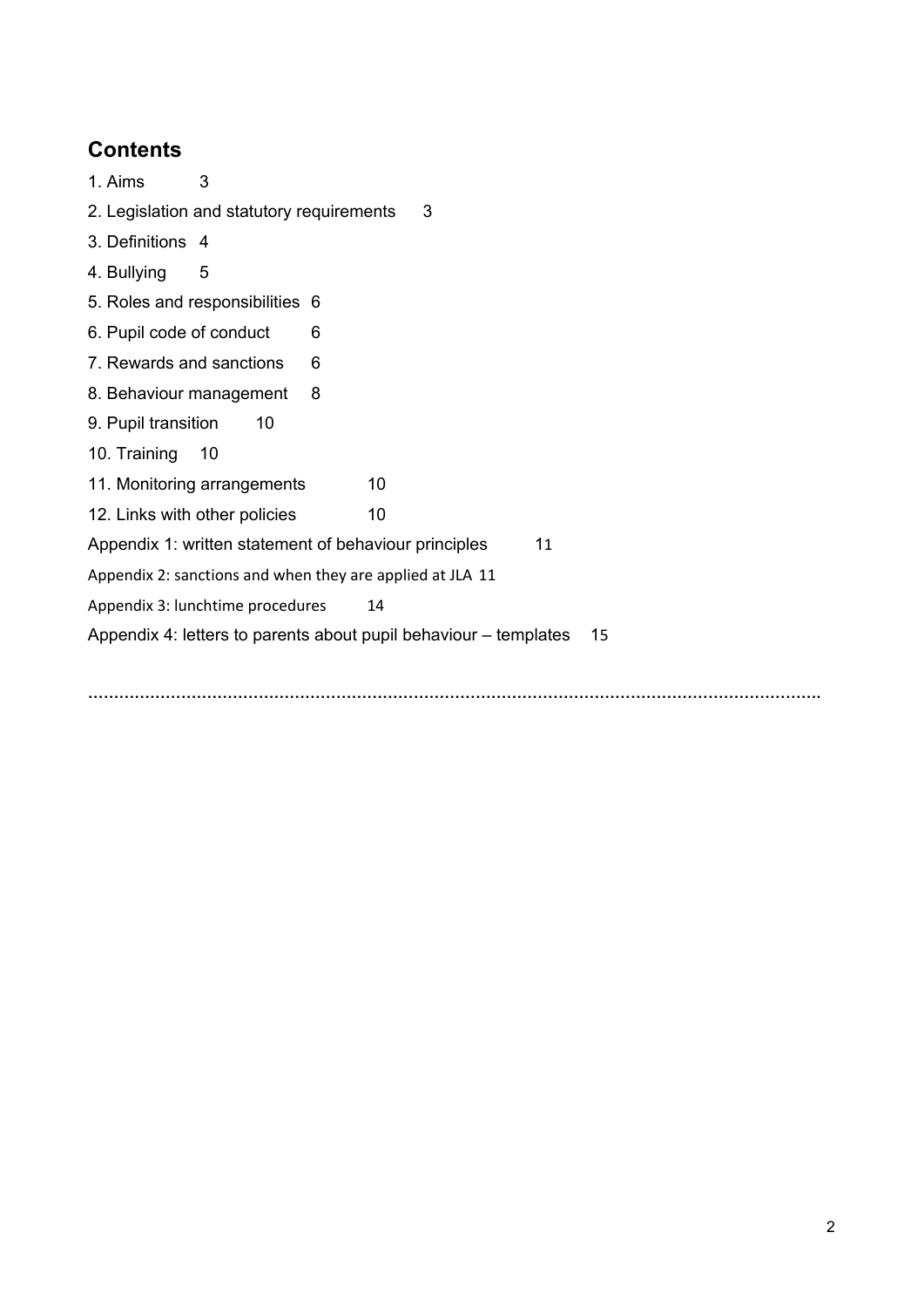### *Kind words, kind hands, kind heart*

Our vision for children is that they become confident learners who have the skills and knowledge to make good choices for themselves, who respect other people and are proud of their successes. Learning appropriate behaviour for different situations shows respect for other people and strengthens pupils' ability to interact successfully in a variety of social settings.

Children at JLA are encouraged to be self-regulating, self-reliant and independent at an age-appropriate level. We are ambitious about everyone's ability to behave well and become role-model citizens.

Briefly put, we have high expectations that all children will be respectful, both in words and actions - at all times they will conduct themselves using **kind hands, kind words, kind hearts**.

### **1. Aims**

This policy aims to:

- Provide a **consistent approach** to behaviour management
- **Define** what we consider to be unacceptable behaviour, including bullying
- Outline **how pupils are expected to behave**
- Summarise the **roles and responsibilities** of different people in the school community with regards to behaviour management
- <span id="page-2-0"></span>● Outline our system of **rewards and sanctions**

### **2. Legislation and statutory requirements**

This policy is based on advice from the Department for Education (DfE) on:

- [Behaviour](https://www.gov.uk/government/publications/behaviour-and-discipline-in-schools) and discipline in schools
- Searching, screening and [confiscation](https://www.gov.uk/government/publications/searching-screening-and-confiscation) at school
- The [Equality](https://www.gov.uk/government/publications/equality-act-2010-advice-for-schools) Act 2010
- Use of [reasonable](https://www.gov.uk/government/publications/use-of-reasonable-force-in-schools) force in schools
- **[Supporting](https://www.gov.uk/government/publications/supporting-pupils-at-school-with-medical-conditions--3) pupils with medical conditions at school**

It is also based on the special [educational](https://www.gov.uk/government/publications/send-code-of-practice-0-to-25) needs and disability (SEND) code of practice.

In addition, this policy is based on:

- Schedule 1 of the Education [\(Independent](http://www.legislation.gov.uk/uksi/2014/3283/schedule/made) School Standards) Regulations 2014; paragraph 7 outlines a school's duty to safeguard and promote the welfare of children, paragraph 9 requires the school to have a written behaviour policy and paragraph 10 requires the school to have an anti-bullying strategy
- <span id="page-2-1"></span>● DfE quidance explaining that academies should publish their behaviour policy and anti-bullying strategy online

### **3. Definitions**

*At John Locke Academy we have adopted a code of conduct that lays out the expected manner in which children and adults will behave. The code of conduct is rooted in our vision and driven by our core set of values. Each classroom has a simple behaviour chart to remind everyone about our high expectations.*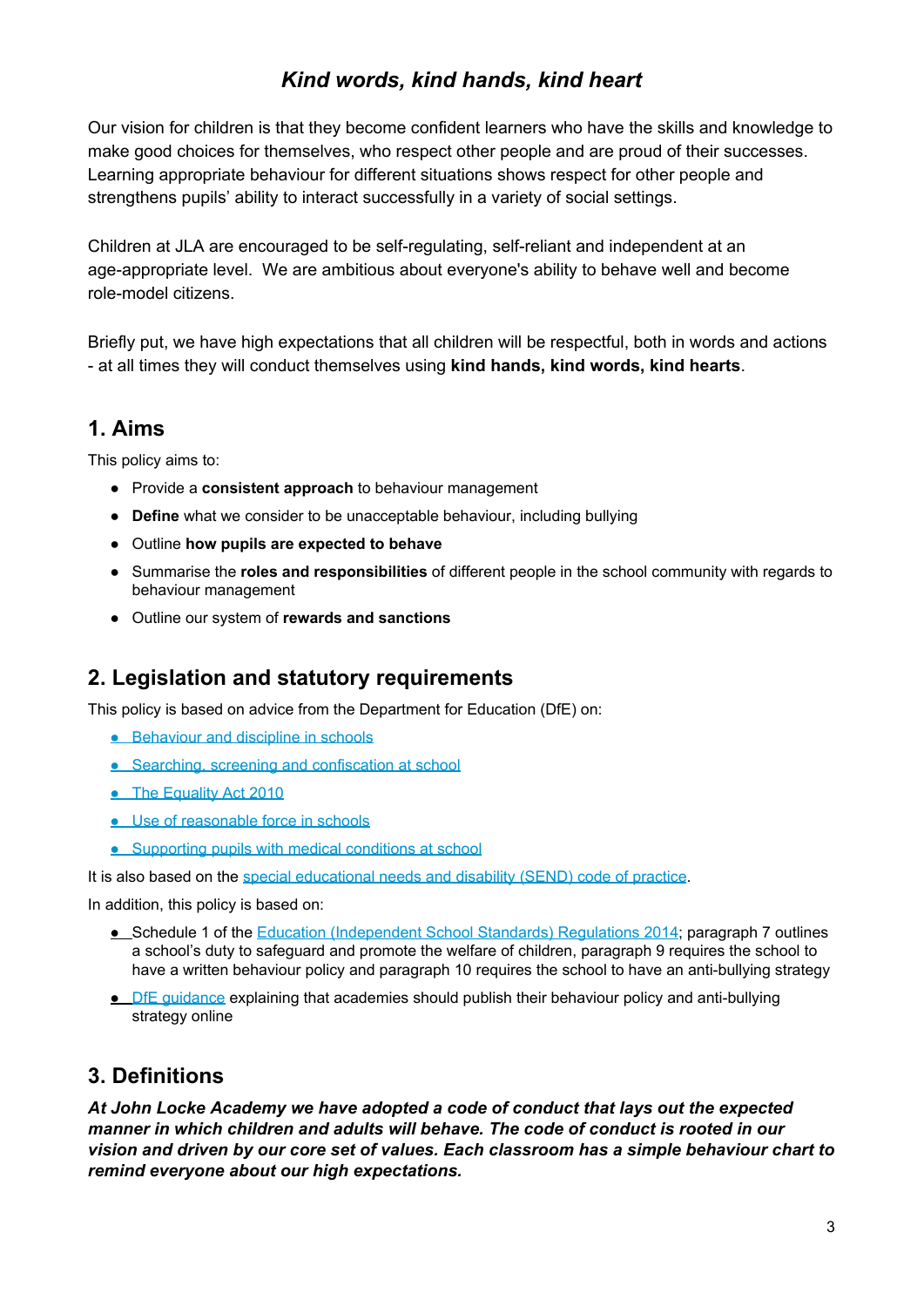#### *This policy makes clear our expectations. Please note that the conduct equally applies to children when they are representing the school off site.*

**Misbehaviour** is defined as:

- Any behaviour that does not adhere to the code of conduct
- Disruption in lessons, in corridors between lessons, and at break and lunchtimes
- Non-completion of classwork or homework
- Poor attitude to learning and to other people
- Incorrect uniform
- Mistreatment of school resources
- Breaches of online etiquette

**Serious misbehaviour** is defined as:

- Repeated breaches of the school rules
- Any form of bullying, including online
- Sexual assault, which is any unwanted sexual behaviour that causes humiliation, pain, fear or intimidation
- Vandalism
- Theft
- Fighting
- Smoking
- Leaving the school site without permission
- Racist, sexist, homophobic or discriminatory behaviour
- Possession of or threats to use any prohibited items. These are:
	- o Knives or weapons
	- o Alcohol
	- o Illegal drugs
	- o Stolen items
	- o Tobacco and cigarette papers
	- o Fireworks
	- o Pornographic images
	- $\circ$  Any article a staff member reasonably suspects has been, or is likely to be, used to commit an offence, or to cause personal injury to, or damage to the property of, any person (including the pupil)

### <span id="page-3-0"></span>**4. Bullying**

**Bullying** is defined as the repetitive, intentional harming of one person or group by another person or group, where the relationship involves an imbalance of power.

Bullying is, therefore:

- Deliberately hurtful
- Repeated, often over a period of time
- Difficult to defend against

Bullying can include: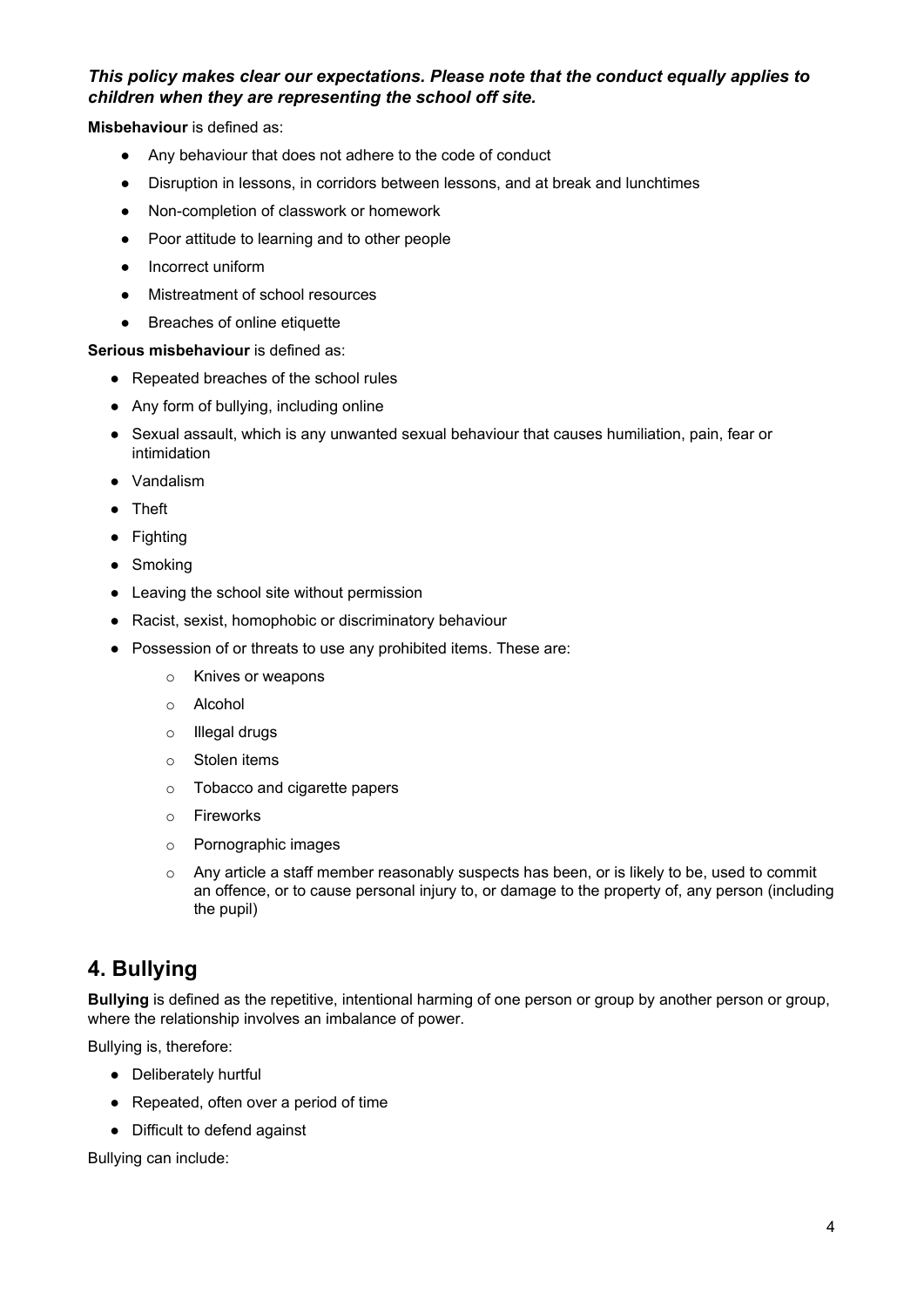| <b>Type of bullying</b>   | <b>Definition</b>                                                                                                                                                                   |
|---------------------------|-------------------------------------------------------------------------------------------------------------------------------------------------------------------------------------|
| Emotional                 | Being unfriendly, excluding, tormenting                                                                                                                                             |
| Physical                  | Hitting, kicking, pushing, taking another's belongings, any use of<br>violence                                                                                                      |
| Racial                    | Racial taunts, graffiti, gestures                                                                                                                                                   |
| Sexual                    | Explicit sexual remarks, display of sexual material, sexual gestures,<br>unwanted physical attention, comments about sexual reputation or<br>performance, or inappropriate touching |
| Direct or indirect verbal | Name-calling, sarcasm, spreading rumours, teasing                                                                                                                                   |
| Cyber-bullying            | Bullying that takes place online, such as through social networking<br>sites, messaging apps or gaming sites                                                                        |

Details of our school's approach to preventing and addressing bullying are set out in our anti-bullying policy which can be found on our website.

**Any racism or bullying of any kind should be immediately referred to the Vice Principal or Principal and the Anti-Bullying and Anti-Racism policies applied. Neither racism nor bullying will be tolerated.**

### **5. Roles and responsibilities**

#### **5.1 The governing board**

The governing board is responsible for monitoring this behaviour policy's effectiveness and holding the headteacher to account for its implementation.

#### **5.2 The headteacher**

The headteacher is responsible for reviewing and approving this behaviour policy.

The headteacher will ensure that the school environment encourages positive behaviour and that staff deal effectively with poor behaviour, and will monitor how staff implement this policy to ensure rewards and sanctions are applied consistently.

#### **5.3 Staff**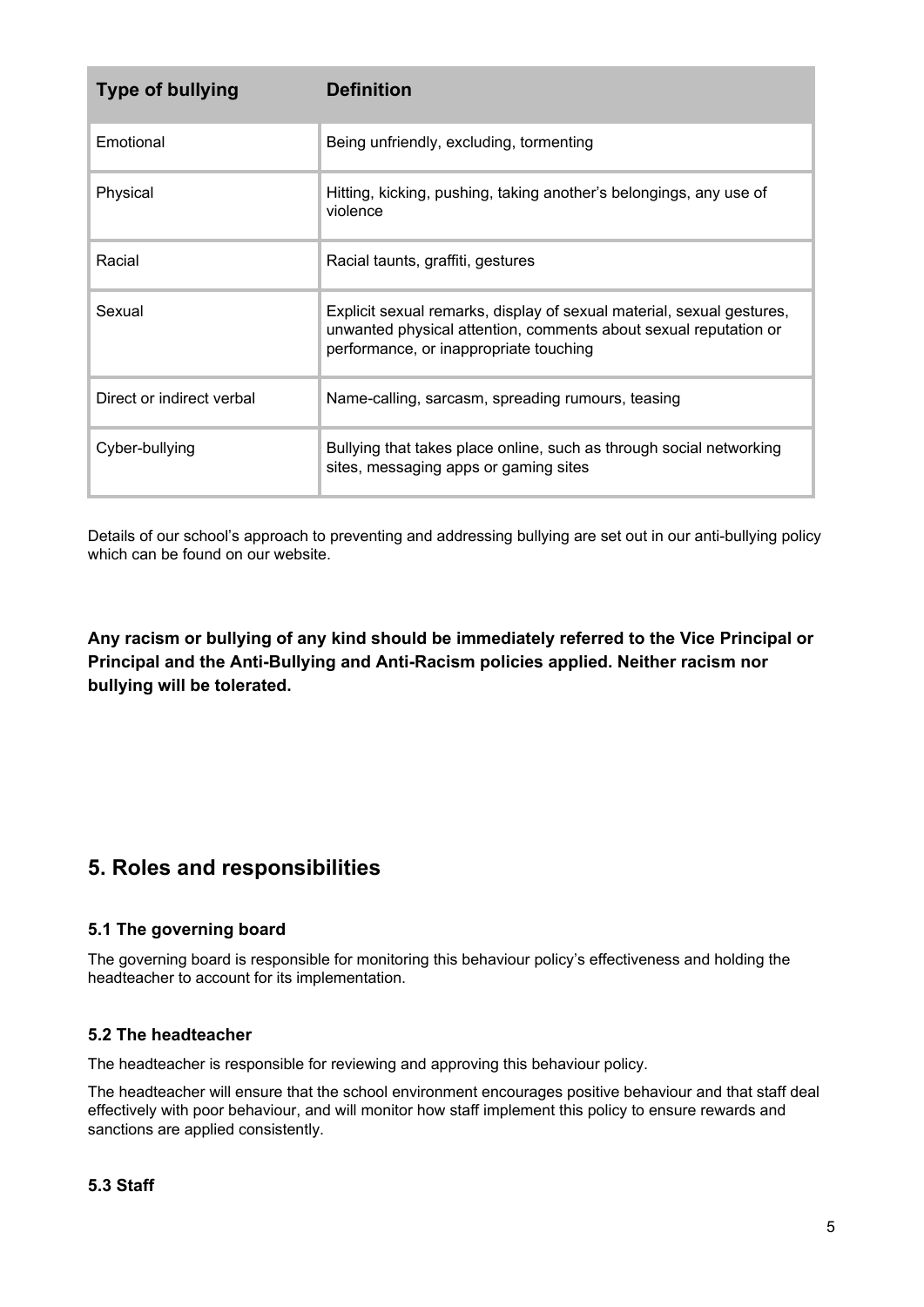Staff are responsible for:

- Implementing the behaviour policy consistently
- Modelling positive behaviour
- Providing a personalised approach to the specific behavioural needs of particular pupils. (This may be in the form of an individual behaviour plan.)
- Recording behaviour incidents on Scholarpack
- Communicating concerns to parents or carers
- Escalating concerns to other members of staff when appropriate. The senior leadership team will support staff in responding to behaviour incidents.

#### **5.4 Parents**

Parents are expected to:

- Support their child in adhering to the pupil code of conduct and to our home/school agreement
- Inform the school of any changes in circumstances that may affect their child's behaviour
- Discuss any behavioural concerns with the class teacher promptly

### **6. Pupil code of conduct**

Expectations for pupil conduct are outlined in each classroom and regularly referred to by staff members.

### **7. Rewards and sanctions**

#### **Principals behind rewarding positive behaviour**

As far as possible, the strategy for managing behaviour at John Locke Academy is pre-emptive. Rewards and promotion of positive behaviour serve to create an environment that is calm, safe and respectful. The aim of this policy is to ensure a consistent approach to rewarding positive behaviour and preventing inappropriate behaviour.

- Praise and appreciation are the most effective forms of reward and staff members should be proactive in recognising positive behaviour and thanking children for behaving in that way.
- Focus on the positive, be fair and be consistent
- Children have rights (to be safe, to learn), but they also have responsibilities (to show respect, to learn)
- Rewards should be awarded on the adults' terms and should not become an expectation for positive behaviour.
- Rewards (stickers, certificates, cubes in a jar) should be used to promote positive learning (Characteristics of effective Learning/Learnasaurs/positive learning behaviours/JLA values)
- The principle of kind hands, kind words and kind heart are reinforced by all adults
- Behaviour charts in the classroom will use green, amber and red as categories of behaviour. Each classroom has a behaviour chart (traffic light system) to promote positive behaviour and warn children when a bad choice has been made. A range of 'rewards' are used to encourage, promote and celebrate good choices.

Classroom behaviour chart: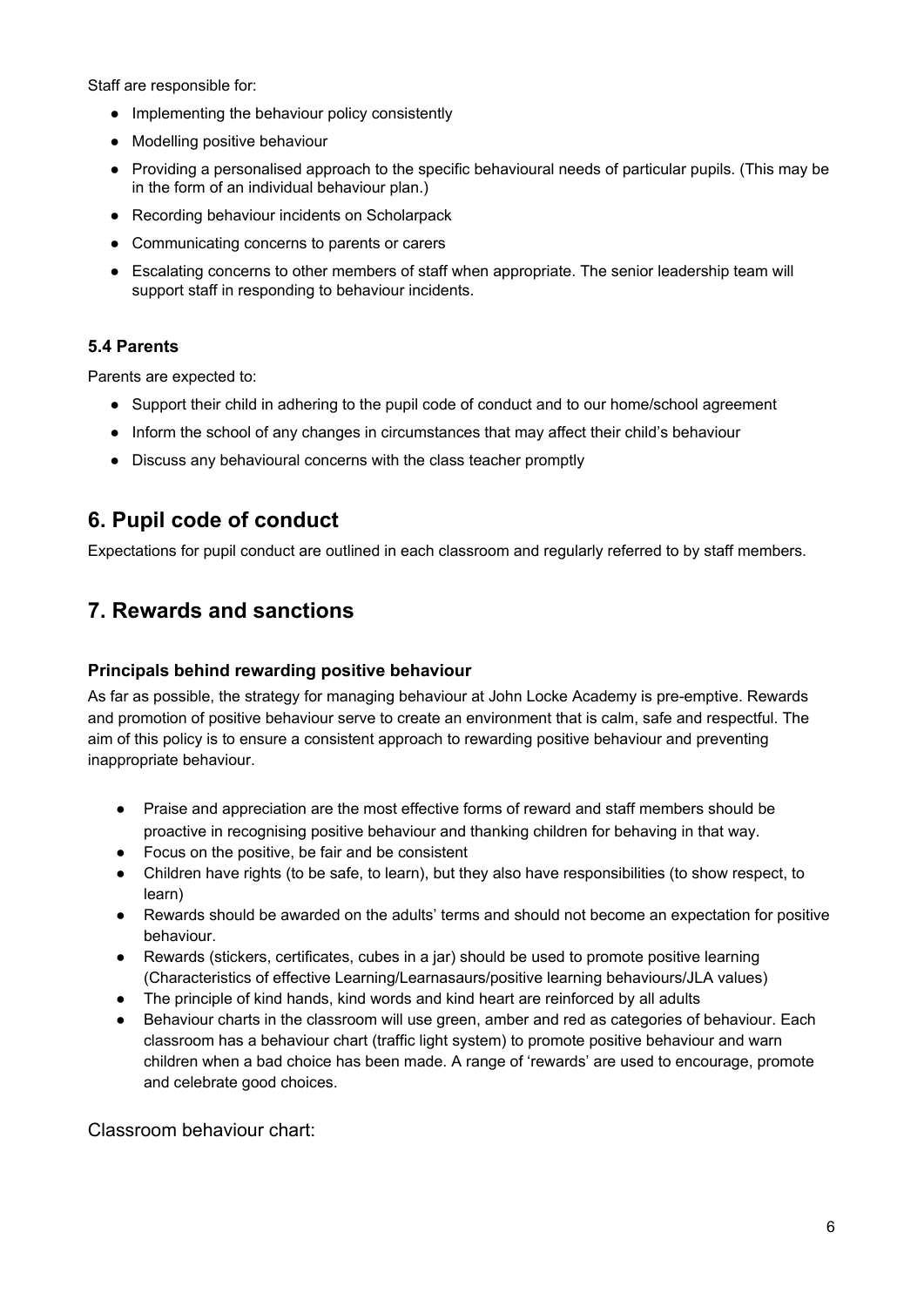# ABOVE AND BEYOND Brilliant Behaviour

KIND HANDS, KIND WORDS, KIND HEART Ready to learn, following instructions, showing good manners and care for everyone and everything

# I NEED TO THINK ABOUT MY CHOICES AND HOW I AM BEHAVING Time to think

# MY CHOICES ARE NOT ACCEPTABLE

#### **Principles behind setting sanctions for inappropriate or anti social behaviour:**

- Follow the JLA behaviour chart for amber and red behaviour.
- Seek support from another member of staff
- Be pre-emptive Most behaviour can be corrected through humour, with a 'look' or a signal.
- It is important that inappropriate or disruptive behaviour is not ignored. If behaviour has escalated to a point where direct intervention is necessary, always remove children from the point of tension - call upon colleagues who have received training in Team Teach / Positive Handling

#### **7.1 List of rewards and sanctions**

Positive behaviour will be rewarded with:

- Praise
- Certificates/stickers
- Letters or phone calls home to parents
- Special responsibilities/privileges
- Reaching the 'rainbow' on the class behaviour chart

The school may use one or more of the following sanctions in response to unacceptable behaviour:

- A verbal reprimand
- Demotion on the class traffic light system
- 'Time out' is used for short periods of time to help a child calm and reflect on their choice
- Sending the pupil out of the class (to a supervised area) if behaviour is repeatedly disruptive
- Expecting work to be completed at home, or at break or lunchtime
- Referring the pupil to a senior member of staff
- Letters or phone calls home to parents
- Agreeing a behaviour contract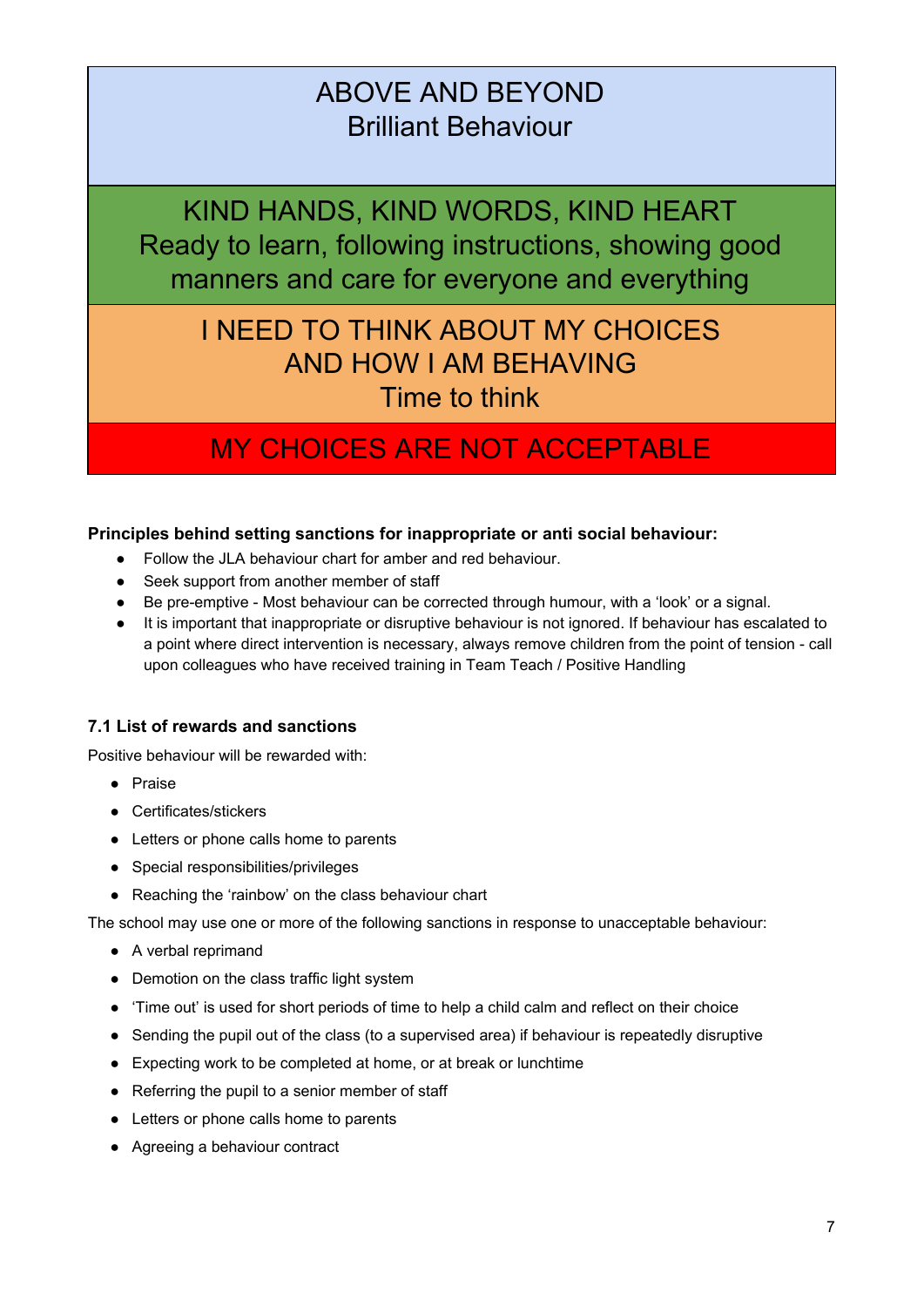### **See Appendix 2 for further information on applying sanctions.**

#### **7.2 Off-site behaviour**

Sanctions may be applied where a pupil has misbehaved off-site when representing the school, such as on a school trip or on the bus on the way to or from school. This includes on line when using school login or email facilities.

#### **7.3 Malicious allegations**

Where a pupil makes an accusation against a member of staff and that accusation is shown to have been malicious, the headteacher will discipline the pupil in accordance with this policy.

Please refer to our safeguarding policy and statement of procedures for dealing with allegations of abuse against staff for more information on responding to allegations of abuse.

<span id="page-7-0"></span>The headteacher will also consider the pastoral needs of staff accused of misconduct.

### **8. Behaviour management**

#### **8.1 Classroom management**

Teaching and support staff are responsible for setting the tone and context for positive behaviour within the classroom.

They will:

- Create and maintain a stimulating environment that encourages pupils to be engaged
- Display the pupil code of conduct or their own classroom rules
- Develop a positive relationship with pupils, which may include:
	- o Greeting pupils in the morning/at the start of lessons
	- $\circ$  Knowing their class as individuals and helping them feel that they belong to their class and school community
	- o Establishing clear routines
	- o Communicating expectations of behaviour in ways other than verbally
	- o Highlighting and promoting good behaviour
	- $\circ$  Concluding the day positively and starting the next day afresh
	- $\circ$  Having a plan for dealing with low-level disruption humour, non-verbal signs, re-organsing furniture
	- o Using positive reinforcement; scanning the room to promote positive behaviour and prevent poor choices
	- o Modelling the standards of behaviour and communication expected by children
	- $\circ$  A sparing but consistent use of reprimands; being firm rather than aggressive; criticising behaviour and not the person; reprimanding privately rather than in public where possible

#### **8.2 Physical restraint**

In some circumstances, staff may use reasonable force to restrain a pupil to prevent them:

- Causing disorder
- Hurting themselves or others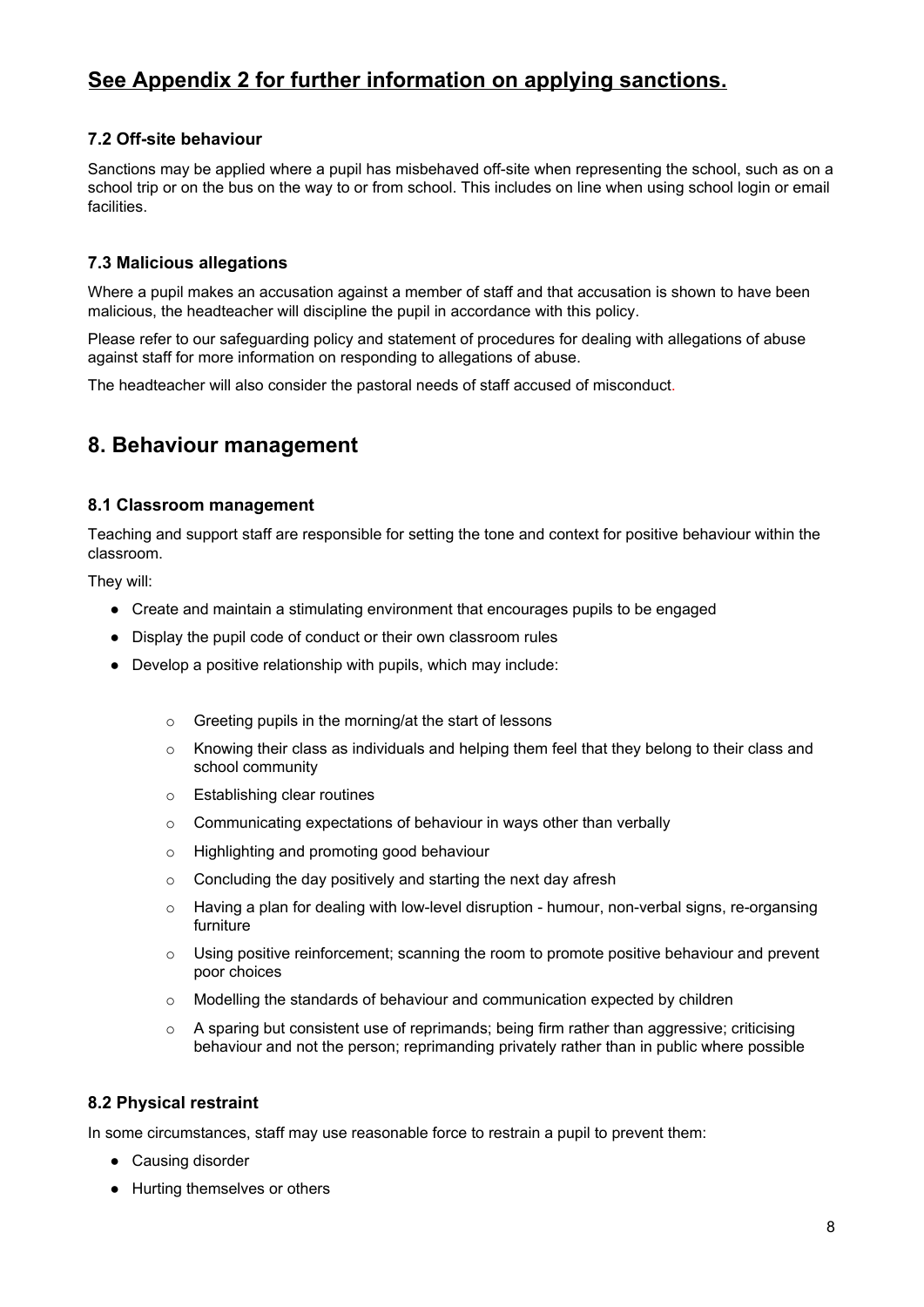- Damaging property
- Putting themselves or others at risk of harm

Incidents of physical restraint must:

- **Always be used as a last resort**
- Be applied using the minimum amount of force and for the minimum amount of time possible
- Be used in a way that maintains the safety and dignity of all concerned
- Never be used as a form of punishment
- Be recorded and reported to parents

#### **8.3 Confiscation**

**Any prohibited items (listed in section 3) found in pupils' possession will be confiscated.** These items will not be returned to pupils.

We will also confiscate any item which is harmful or detrimental to school discipline. These items will be returned to pupils after discussion with senior leaders and parents, if appropriate.

Searching and screening pupils is conducted in line with the DfE's latest guidance on [searching,](https://www.gov.uk/government/publications/searching-screening-and-confiscation) screening and [confiscation](https://www.gov.uk/government/publications/searching-screening-and-confiscation).

#### 8.4 **Pupil support**

The school recognises its legal duty under the Equality Act 2010 to prevent pupils with a protected characteristic from being at a disadvantage. Consequently, our approach to challenging behaviour may be differentiated to cater to the needs of the pupil.

The school's special educational needs co-ordinator will evaluate a pupil who exhibits challenging behaviour to determine whether they have any underlying needs that are not currently being met.

Where necessary, support and advice will also be sought from specialist teachers, an educational psychologist, medical practitioners and/or others, to identify or support specific needs.

When acute needs are identified in a pupil, we will liaise with external agencies and plan support programmes for that child. We will work with parents to create the plan and review it on a regular basis.

Pupil behaviour modification can take time to have an impact and needs regular and honest communication between parents and the school. Some leniency in expectations or increased tolerance of behaviour may be needed during this time.

#### **8.5 Lunchtime behaviour**

Children's behaviour at lunchtime should be as good as at any other time of the day. See Appendix 3 for details of lunchtime practice.

### **9. Pupil transition**

To ensure a smooth transition to the next year, pupils have transition sessions with their new teacher(s). In addition, staff members hold transition meetings.

To ensure behaviour is continually monitored and the right support is in place, information related to pupil behaviour issues may be transferred to relevant staff at the start of the term or year. Information on behaviour issues may also be shared with new settings for those pupils transferring to other schools.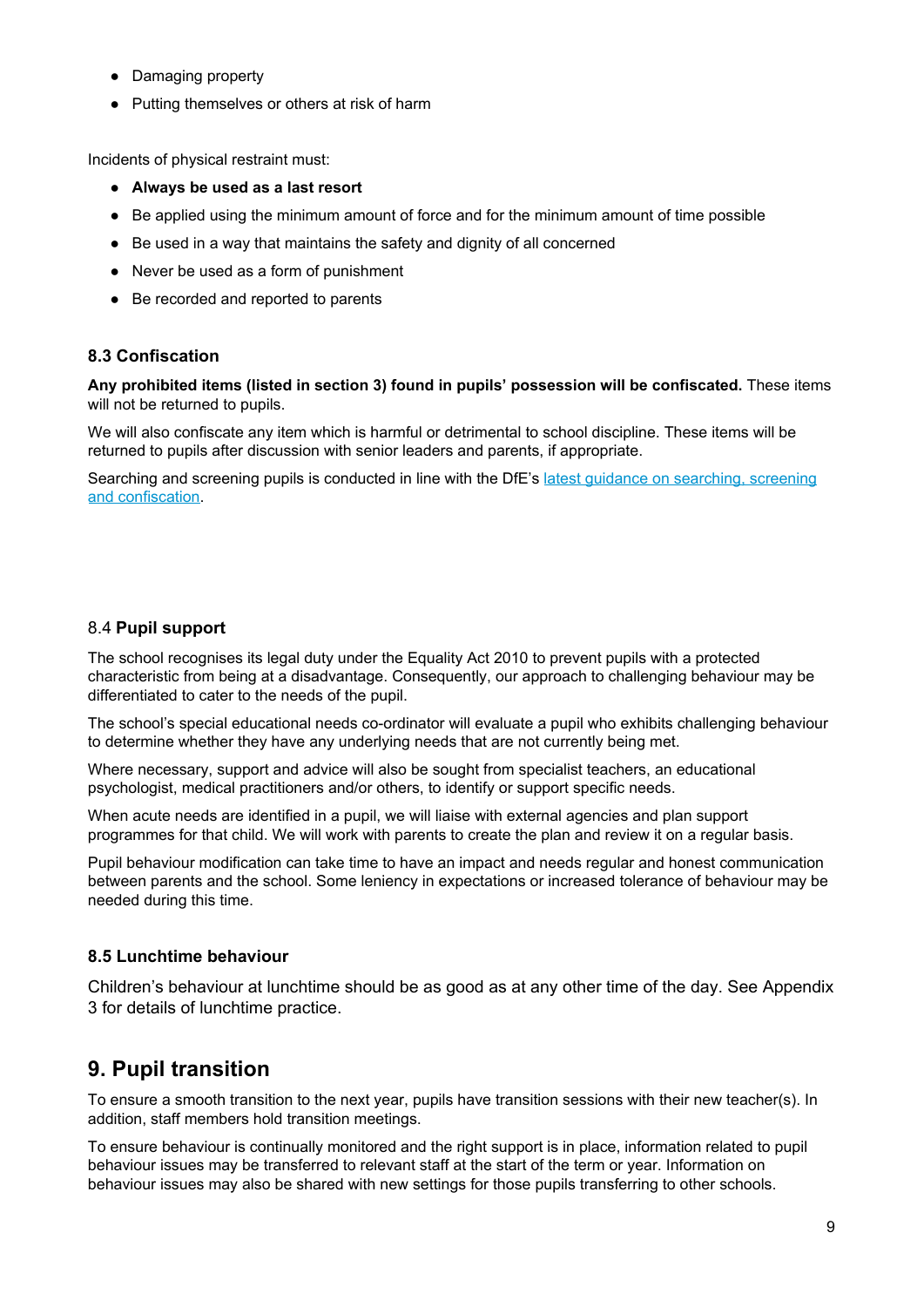### **10. Training**

Our staff are provided with training on managing behaviour, including proper use of restraint if appropriate, as part of their induction process.

Behaviour management will also form part of continuing professional development.

Staff members are kept up to date with the latest legislation regarding behaviour management.

### **11. Monitoring arrangements**

This behaviour policy will be reviewed by the headteacher and full governing board every year. At each review, the policy will be approved by the headteacher.

### **12. Links with other policies**

This behaviour policy is linked to the following policies:

- Exclusions policy
- Safeguarding policy
- Anti-bullying policy
- Children with SEND policy

### <span id="page-9-0"></span>**Appendix 1: written statement of behaviour principles**

- Every pupil understands they have the right to feel safe, valued and respected, and learn free from the disruption of others
- All pupils, staff and visitors are free from any form of discrimination
- Staff and volunteers set an excellent example to pupils at all times
- Rewards, sanctions and reasonable force are used consistently by staff, in line with the behaviour policy
- The behaviour policy is understood by pupils and staff
- The exclusions policy explains that exclusions will only be used as a last resort, and outlines the processes involved in permanent and fixed-term exclusions
- Pupils are helped to take responsibility for their actions and are given the opportunity to make amends for poor choices.
- Families are involved in behaviour incidents to foster good relationships between the school and pupils' home life

The governing board also emphasises that violence or threatening behaviour will not be tolerated in any circumstances.

### **Appendix 2: Sanctions and when they are applied**

It is difficult to apply a 'one-size fits all' approach to applying sanctions. In some cases there may be underlying reasons that make conforming to the school's code of conduct challenging. In these cases a separate behaviour plan will be put into place, based on the principles outlined below.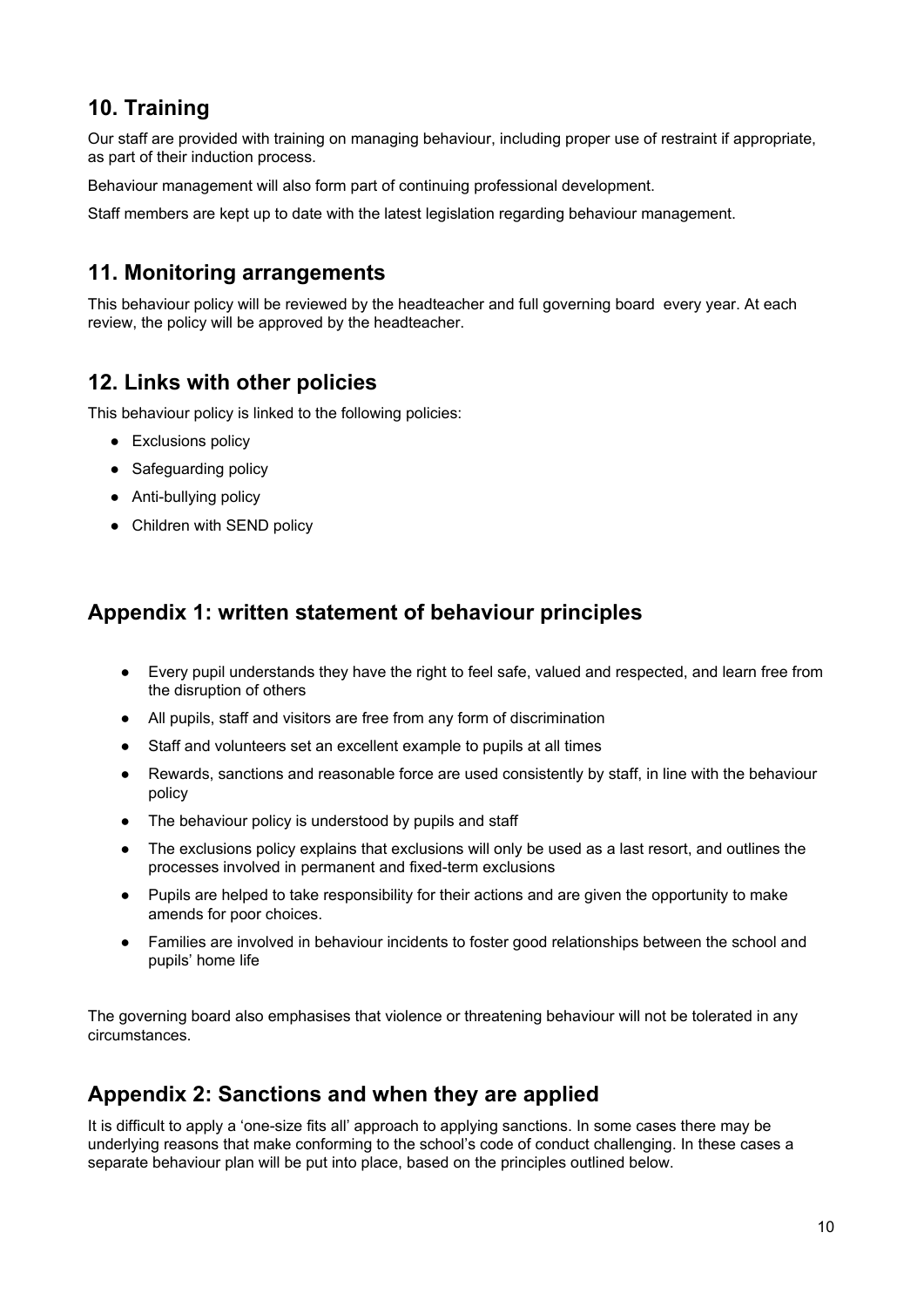**'Low- level' poor behaviour choices** might include calling out, disturbing other children, not listening or following instructions, name calling, wasting time, swearing

**More serious poor behaviour choice**s might include verbal and physical aggression, directed swearing, repeated rudeness, fighting, walking away from a teacher, leaving a classroom without permission

**Very serious poor behaviour choices** might include repeated aggression, deliberate and sustained non-compliance with instructions, assault on a child or an adult, bullying, racism

Sanctions at each of these levels will increase in severity if the behaviour is repeated

### **Overview of sanctions related to poor behaviour choices at JLA**

| <b>Actions</b><br>of pupils           | <b>AMBER 1</b><br><b>Not following</b><br><b>JLA</b><br>community<br>rules<br>(one-off<br>incident)<br>e.g<br><b>Shoving</b><br><b>Name calling</b><br><b>Pushing</b> | <b>AMBER 2</b><br><b>Repeatedly not</b><br>following JLA<br>rules<br>(over a period<br>longer than 1<br>week)<br>e.g<br>One off<br>aggressive<br>behaviour<br>Wilful damage<br>to property<br><b>Several Times</b><br><b>On Purpose</b><br>(STOP) | RED <sub>1</sub><br>Repeatedly / deliberately not<br>following JLA rules<br>OR.<br>A first misdemeanour which is<br>extreme<br>e.g fighting, homophobia, racism,<br>threatening behaviour, carrying<br>or using a weapon<br>OR.<br>being disrespectful over an<br>extended period of time<br>>2 weeks OR quick repeat of<br>poor behaviours<br><b>OR extreme behaviour</b> | <b>RED 2</b><br><b>Excessive anti-social</b><br>behaviour -<br>not following JLA rules<br><b>Endangering themselves</b><br>and/or others<br><b>Ongoing - with few</b><br>positive choices<br>in-between<br><b>Behaviour monitored on</b><br><b>SP</b><br><b>External agencies</b><br>called-upon |
|---------------------------------------|-----------------------------------------------------------------------------------------------------------------------------------------------------------------------|---------------------------------------------------------------------------------------------------------------------------------------------------------------------------------------------------------------------------------------------------|----------------------------------------------------------------------------------------------------------------------------------------------------------------------------------------------------------------------------------------------------------------------------------------------------------------------------------------------------------------------------|--------------------------------------------------------------------------------------------------------------------------------------------------------------------------------------------------------------------------------------------------------------------------------------------------|
| <b>Staff</b><br><b>Member</b><br>Lead | <b>Class Teacher</b><br>and Support<br>Staff in class                                                                                                                 | YGL or AHT /<br>CT / SS and<br>parents<br>informed                                                                                                                                                                                                | AHT supporting CT and team                                                                                                                                                                                                                                                                                                                                                 | AHT / VP and P<br>depending on severity /<br>number of<br>misdemeanours                                                                                                                                                                                                                          |
| <b>Level of</b><br>recording          | Verbal                                                                                                                                                                | <b>CT</b><br>notes/records                                                                                                                                                                                                                        | CT log on SP<br>Letter to parents may be issued<br>by AHT or VP<br>Behaviour Plan written by CT<br>with AHT or Senco<br>Report Book - completed by<br>teachers and checked weekly by<br>AHT / VP - review fortnightly<br>(parents have to be informed<br>about this)                                                                                                       | Log on SP<br>Letter must be issued by<br>VP or P identifying the<br>concerns and making<br>clear the next steps if<br>there is not an<br>improvement in<br>behaviour<br><b>Behaviour Plan</b><br>written by CT with Senco                                                                        |
| <b>Sanctions</b>                      | Verbal<br>reminders to<br>child<br>Warn that this<br>behaviour is<br>unacceptable                                                                                     | Inform parents<br>verbally<br>5 minutes<br>thinking time or<br>Time out of<br>class in YG -                                                                                                                                                       | Inform and involve parents -<br>meeting<br>Time out of Year group - work<br>set by CT<br>Playtime / Lunchtime exclusion<br>from playground supervised by                                                                                                                                                                                                                   | <b>Internal Exclusion given</b><br>Logged in writing to<br>parents via VP or P<br>Playtime / Lunchtime<br>exclusion from the<br>playground supervised<br>by AHT / VP or P                                                                                                                        |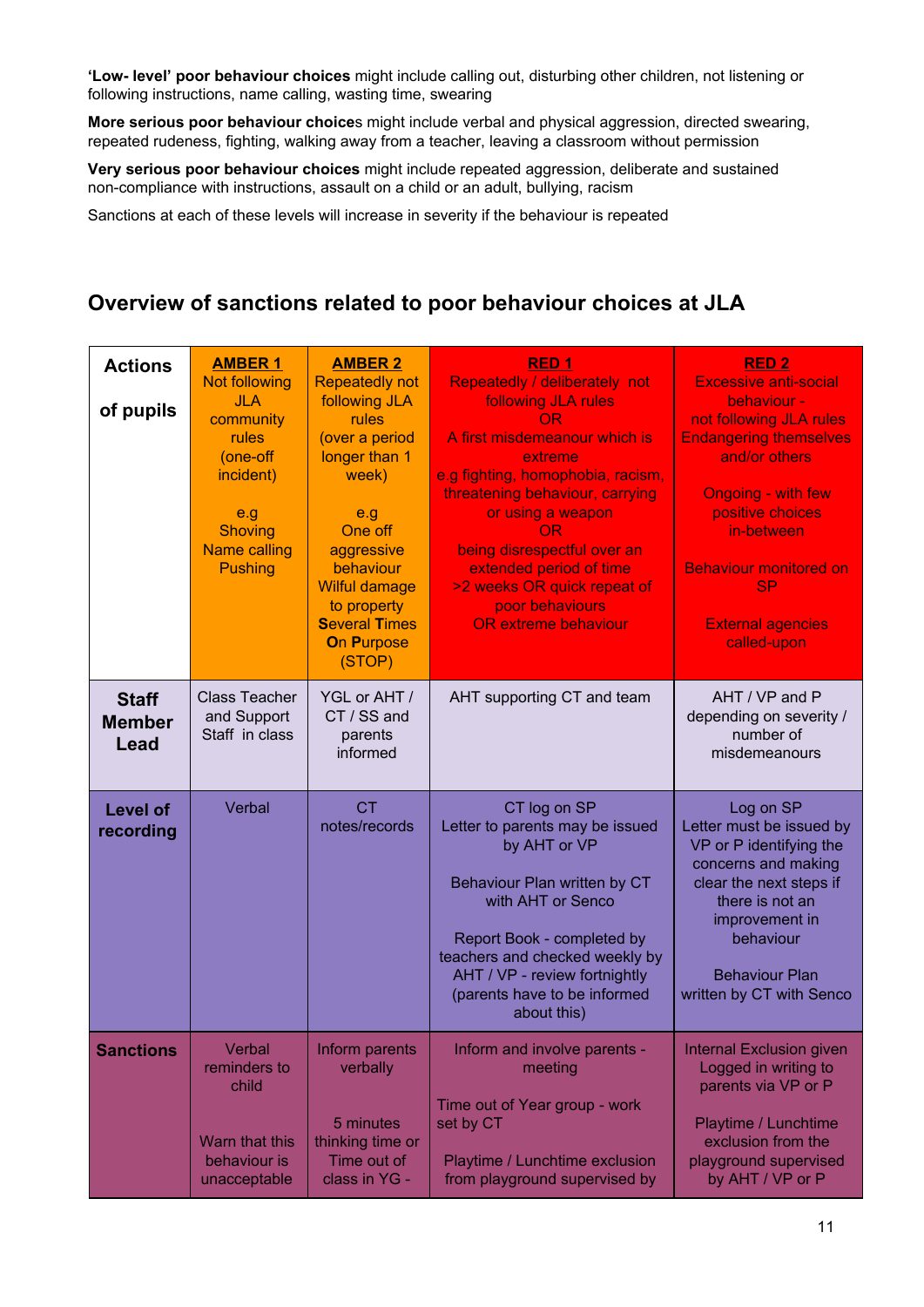|  | work set by CT | CT / AHT                                           | <b>External Fixed Term</b><br><b>Exclusion</b> |
|--|----------------|----------------------------------------------------|------------------------------------------------|
|  |                | Involve the whole JLA team<br>including SMSA team. |                                                |
|  |                |                                                    |                                                |

**Explanatory notes to offer clarity to above table:**

#### **Amber 1**

**Not following JLA rules. Dealt with by the Class Teacher and Support Staff in class Verbal reminders re-emphasising JLA expectations Move child's name to AMBER on the behaviour chart.**

#### **State -**

**"I expect you to make the correct behaviour choices so you can move back to green. Kind hands, kind words, kind heart" (KH,KW,KH)**

#### **Examples of inappropriate behaviour in this zone -**

**Low-level flouting of the KH,KW,KH philosophy One-off name calling, tripping, snatching, arguing, destroying resources, disturbing other children's learning, pushing, shoving...**

# **Amber 2**

**Is the behaviour STOP - several times on purpose? Assess whether the behaviour is intentional**

**Repeatedly not following JLA rules over a week, repeat of poor behaviour choices Dealt with by the CT and YGL/AHT**

**Verbal reminders making the matter really clear.**

**Parents informed verbally by CT. Informal note made that a conversation has happened. Child's name has been on Amber this week - remains on Amber because things have not improved.**

**Examples of inappropriate behaviour in this zone -**

**Repeated flouting of JLA rules KH,KW,KH**

**Answering back, being argumentative, disrupting others learning on several occasions, hurting another child, upsetting another child over a period of a week or longer, kicking, hitting**

Thinking Time / time out of class in same YG. Class Teacher to organise work for the child **informal Year Group exclusion**

**YGL / AHT always informed if a child has been sent to another class to work - parents informed. Log on Scholarpack by class teacher**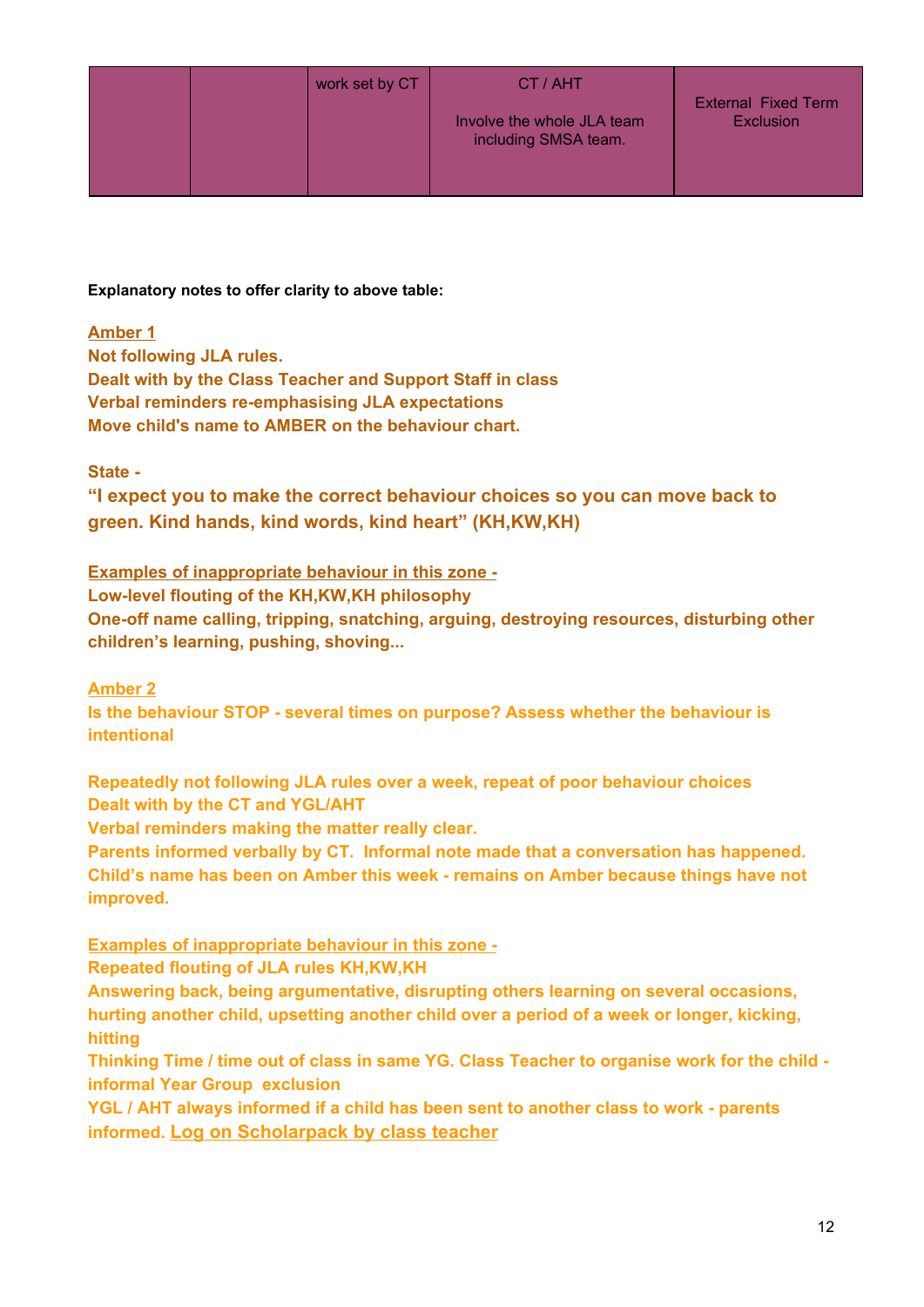#### **Red 1**

**Repeatedly / deliberately not following JLA rules OR**

**a first misdemeanor which is extreme e.g fighting, homophobia, racism, threatening behaviour, being disrespectful over an extended period of time OR quick repeat of poor behaviours, bringing phones, gadgets into school, swearing, stealing, AHT to support Class Teacher**

**Parents informed of our concerns - letter may be issued at this stage by AHT or VP. CT to log incidents on SP. Parents informed of this.**

**Child to be added to behaviour monitor list on SP**

### **Sanctions**

**Internal exclusion - Time out of YG - work set by CT Letter to parents by AHT or VP Playtime exclusions from the playground - supervised by CT / AHT or VP Report Book - class teachers oversee with AHT / VP checking this weekly. Reviewed fortnightly.**

#### **Red 2**

Repeated misdemeanours at Red 1 and/or

Bringing weapons into school

These pupils are in danger of external exclusion because of the severity of their actions / ongoing nature of their behaviour choices.

They will have a Behaviour Plan which is regularly being reviewed

#### **Pupils with SEN**

Pupils who have a SEN diagnosis (e.g. ASD) are afforded protection under the Equalities Act 2010.

Every child has the right to be safe at school and be able to learn so even pupils with additional needs are expected to be able to keep themselves and others safe in the school environment. The Senco and AHT will support the child and teacher. VP to oversee behaviour plans, team teach interventions.

Formal letter will be issued to parents by P or VP highlighting issues, in accordance with exclusion policy.

Before any external exclusion happens, all possible alternatives and support will be explored.

E.g. external agencies invited into JLA to support the child, parental meetings to further support the family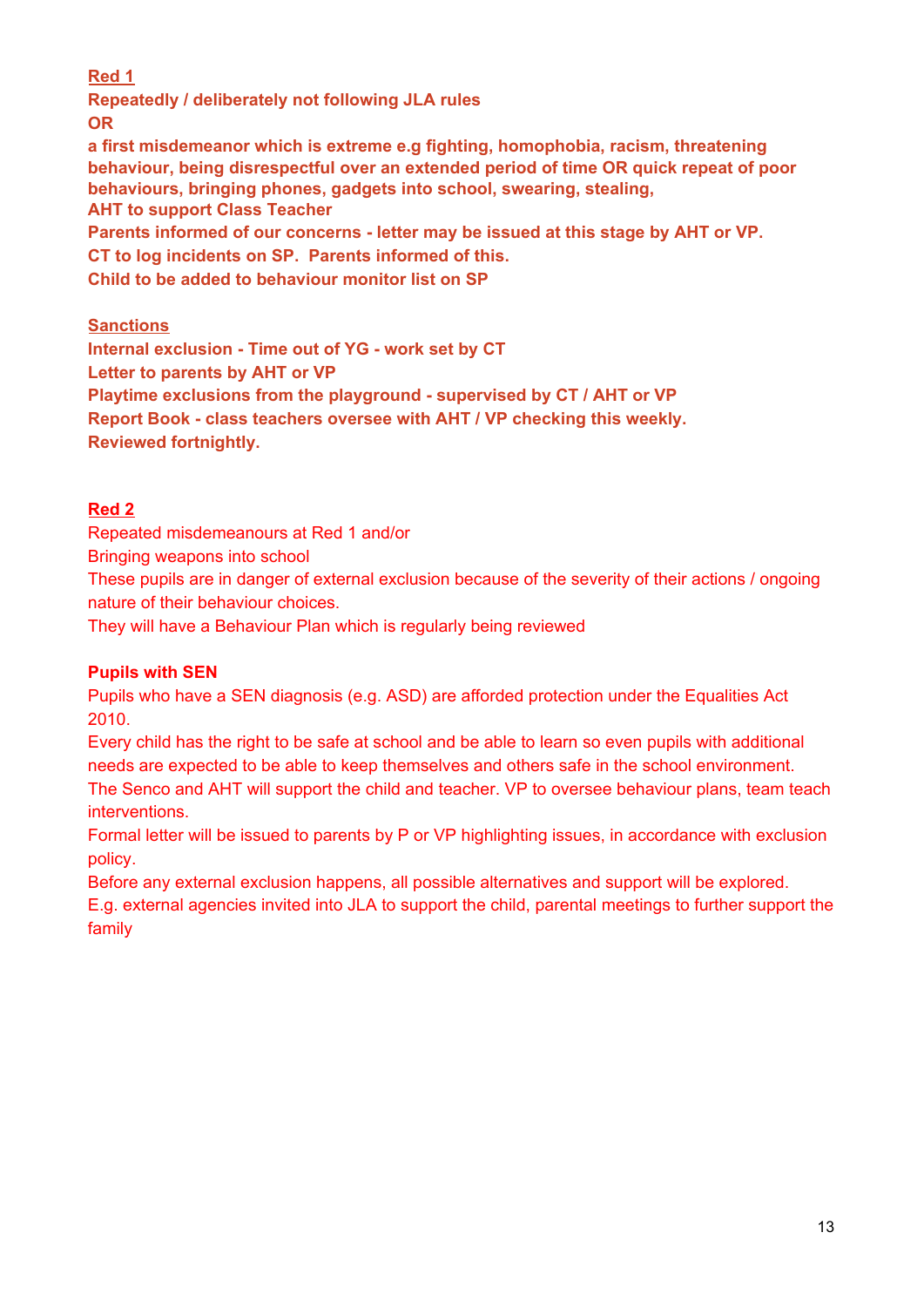### **Appendix 3: Lunchtime procedures**

This policy outlines the action that is needed to encourage positive lunchtime behaviour. It is reliant on all staff working collaboratively - teachers need to keep the SMSA team informed of any ongoing issues / SEN concerns about a child so they can be supported well at lunchtimes.

#### **Rewards**

Pupils may be rewarded via the issuing of lunchtime stickers, being given job privileges in the hall / outside, teachers being told of good deeds etc.

#### **Sanctions**

If a child behaves inappropriately during lunchtime they are either

- 1. Given a verbal warning with their name going into the Lunchtime Behaviour book
- 2. Given time out in the foyer/first aid area so that they have thinking time misdemeanor reported to class teacher at end of lunchtime
- 3. Supervised by class teacher / year group leader / assistant head teacher
- 4. Sent to the office area (fighting, swearing, throwing stones, biting, bullying, racism, homophobia)

If a child persistently behaves inappropriately at lunchtime he/she will attend Lunchtime Intervention or a fixed-term lunchtime exclusion whereby a parent would have to supervise the child offsite for a fixed number of lunchtime sessions.

Children who have a SEN with associated behaviour /social communication problems will be supervised by the lunchtime LSA team if necessary.

This will be in agreement with the Senco, class teachers and AHTs. It will be reviewed regularly.

#### **Lunchtime staff (SMSA and Play Leader Team)**

They will investigate any behaviour incidents calmly by speaking to all children involved They will use the 4 step sanctions as above

Report any incidents in their Red Books with dates / names so that records of pupils with ongoing issues are recorded.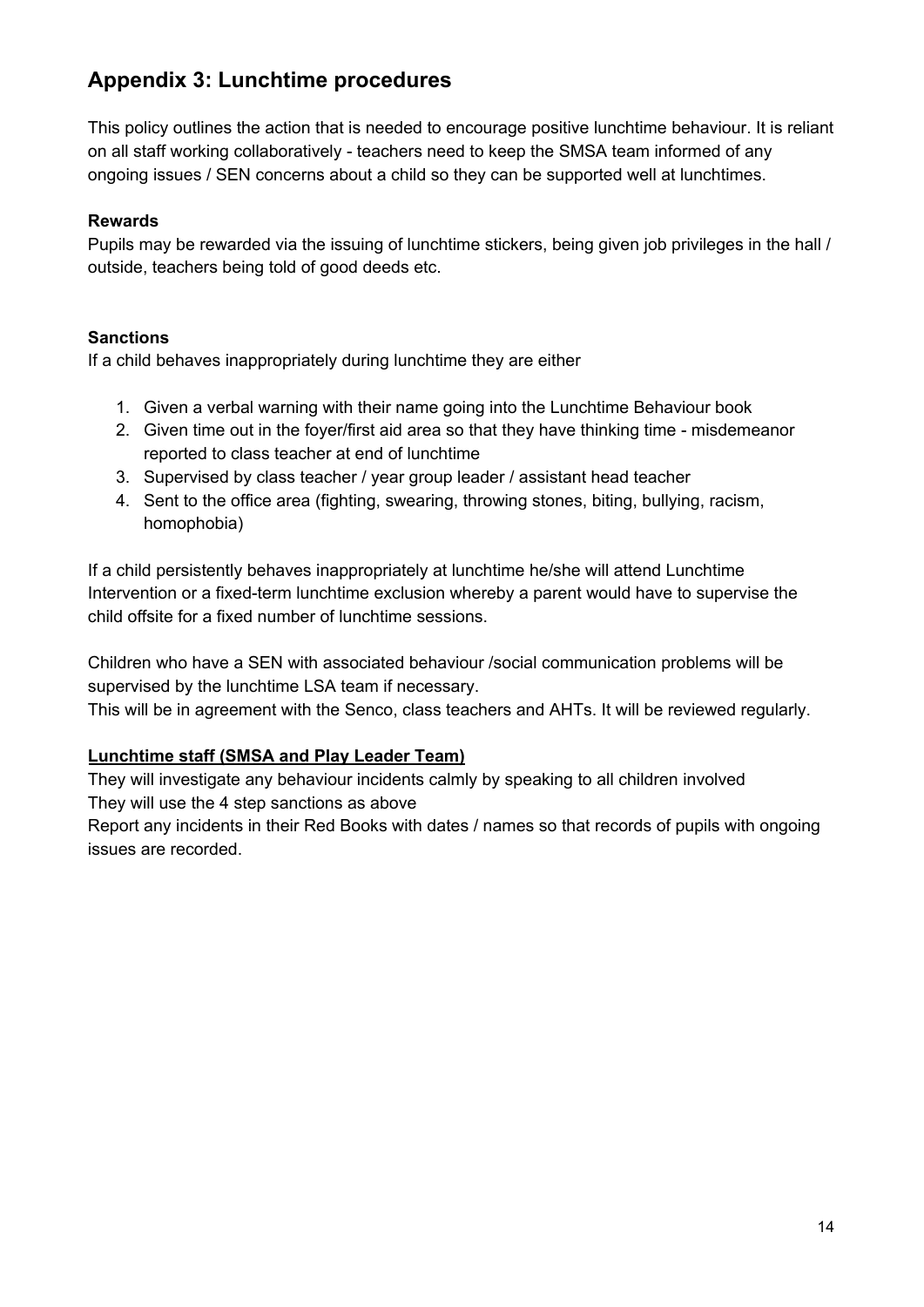## **Appendix 4: letters to parents about pupil behaviour – templates**

**First behaviour letter (to be put on headed paper and preceded by a telephone call.)**

| Dear parent,                                                                                                                                                                                                                                      |
|---------------------------------------------------------------------------------------------------------------------------------------------------------------------------------------------------------------------------------------------------|
| Recently, your child, _________________________________, has not been behaving as well in school as they<br>could.                                                                                                                                |
| It is important that your child understands the need to follow our pupil code of conduct, and I would<br>appreciate it if you could discuss their behaviour with them.                                                                            |
| If your child's behaviour does not improve, I will contact you again and suggest that we meet to discuss how<br>we can work together. However, at this stage I am confident that a reminder of how to behave appropriately<br>will be sufficient. |
| Yours sincerely,                                                                                                                                                                                                                                  |
|                                                                                                                                                                                                                                                   |
|                                                                                                                                                                                                                                                   |
|                                                                                                                                                                                                                                                   |
|                                                                                                                                                                                                                                                   |
| Behaviour letter - return slip                                                                                                                                                                                                                    |
| Please return this slip to school to confirm you have received this letter. Thank you.                                                                                                                                                            |
|                                                                                                                                                                                                                                                   |
|                                                                                                                                                                                                                                                   |
|                                                                                                                                                                                                                                                   |
| Date:                                                                                                                                                                                                                                             |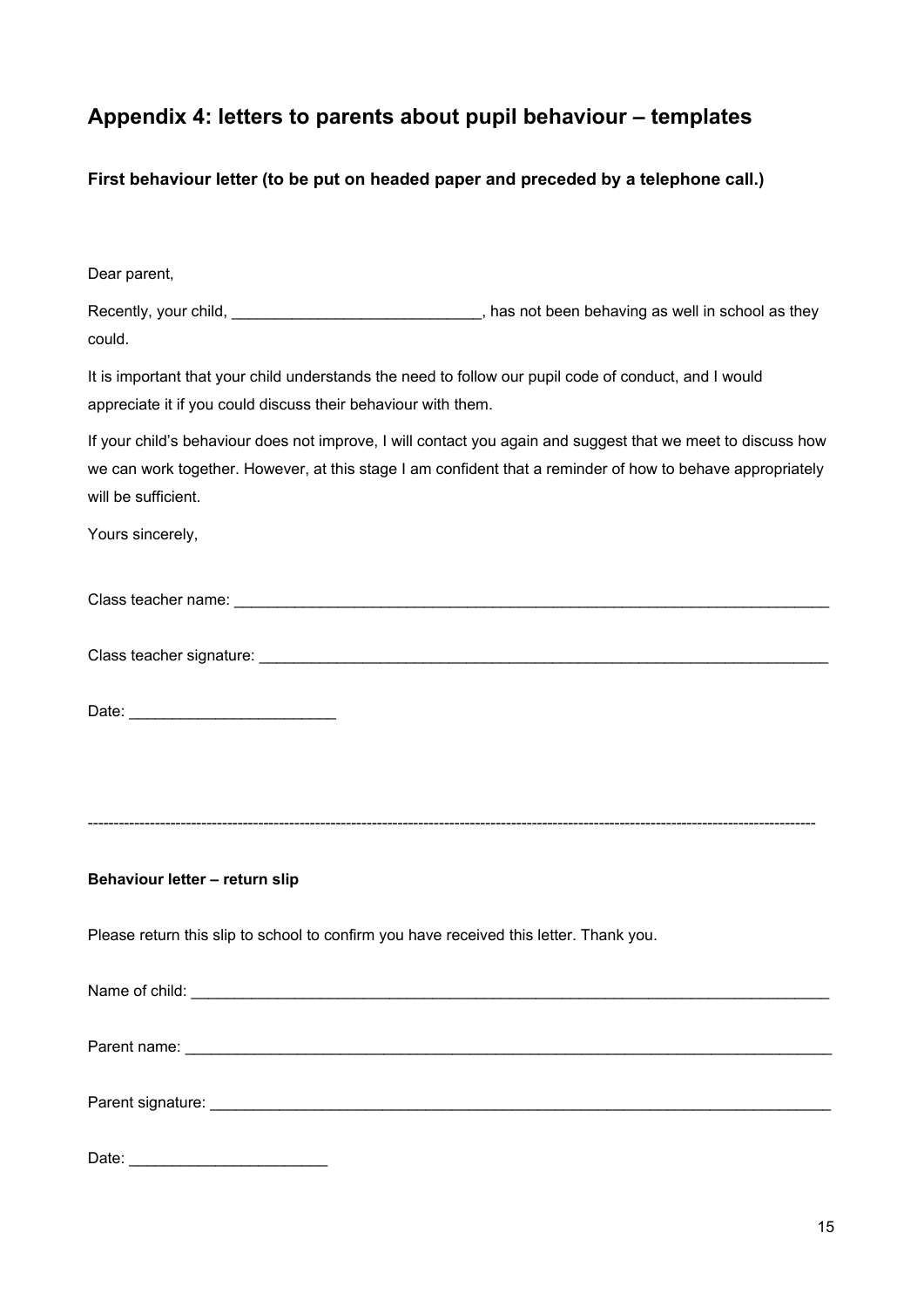### **Second behaviour letter**

| Dear parent,                                                                                     |  |
|--------------------------------------------------------------------------------------------------|--|
| they are still struggling to adhere to our pupil code of conduct.                                |  |
| I would like to meet with you to discuss this matter and will be in touch to organise a meeting. |  |
| Yours sincerely,                                                                                 |  |
|                                                                                                  |  |
|                                                                                                  |  |
|                                                                                                  |  |
|                                                                                                  |  |
|                                                                                                  |  |
|                                                                                                  |  |
|                                                                                                  |  |
|                                                                                                  |  |
| Behaviour letter - return slip                                                                   |  |
| Please return this slip to school to confirm you have received this letter. Thank you.           |  |
|                                                                                                  |  |
|                                                                                                  |  |
|                                                                                                  |  |
|                                                                                                  |  |
|                                                                                                  |  |
| Date:                                                                                            |  |